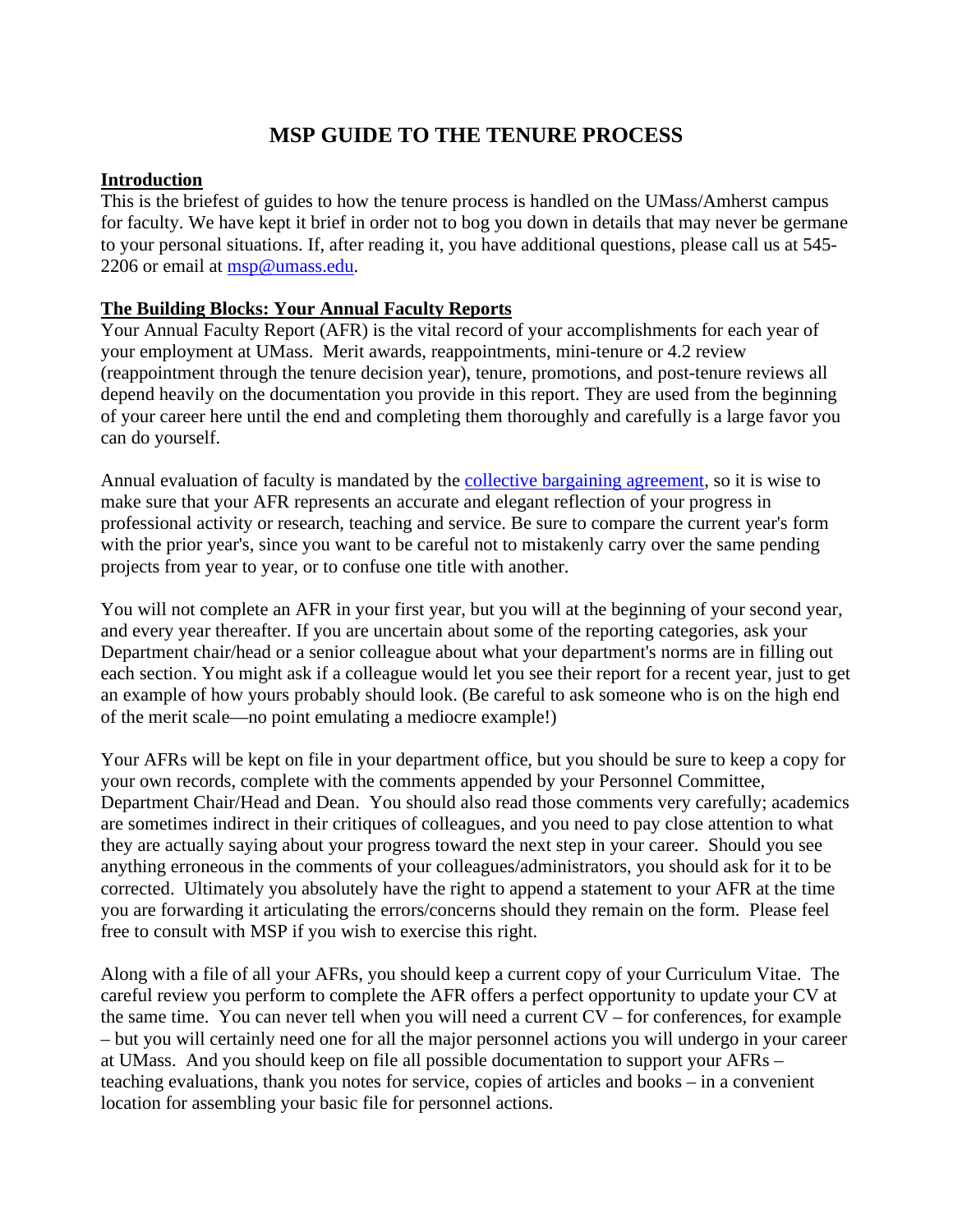# **Assembling Your Basic File**

When you come up for reappointment through the tenure decision year, tenure, or promotion, you will be asked to compile a "basic file." This file is defined in the MSP Contract (Article 12.5). What is not defined in the Contract is exactly how this file is supposed to look, and that can vary depending on your department and/or college. You will need to compose a "personal statement" or divide your file into the three areas of teaching, research, service, with a separate summary statement for each. Your best bet is to talk to your Department Chair/Head or to a colleague who has recently (and successfully!) undergone a major personnel action. Ask the person what they have done in the past and what the norms are in your department. Ask if it is possible to look at their most recent basic file, to use as a model for your own. Additionally, MSP has collected a library of statements from your colleagues across campus who have successfully received the award of tenure and we are happy to share all of those with you; we regularly provide them at our annual tenure workshops.

# **Reappointment through the Tenure Decision Year (Mini-Tenure or 4.2 Review)**

When you come up for the reappointment that will carry you through the tenure decision year, you have an intensive review of your career to date. This review is alternatively referred to as a "4.2" review" (referencing an article from the [Academic Personnel Policy](https://umassmsp.org/files/_Academic%20Personnel%20Policy,%20UMASS%20A,B_1.pdf) or "Redbook") or "minitenure." It is designed to provide you with feedback concerning your progress toward tenure and provide you with information about any deficiencies in your record in time for you to remedy them before your review.

One important point: The mini-tenure process, even more than the tenure process, varies enormously from department to department. What is written here applies in many cases, but not necessarily in all. If in doubt, you'll want to try to gather information about how things operate in your department.

Remember that your aim is to shape a career – and a life! – that you feel good about. Along the way you may need to make some compromises but start by thinking about what you want and value, and how you can explain to your colleagues why that's valuable and a contribution.

## The Process

Mini-tenure has become like a minor version of the tenure process. In fact, some departments do seek evaluations by external referees, but most don't. Be sure to find out if your department does because you will need to provide names for them.

The mini-tenure review is a major personnel action, and you will be expected to assemble a basic file for it. This is your first opportunity to pull together and document your contributions and doing so now will help you at tenure time. Seeing what is not documented helps you identify potential weaknesses in your case and helps you to understand what you need to do prior to tenure to address those weaknesses.

The MSP Contract requires your Department Chair/Head to notify you within the first three weeks of the semester BEFORE your mini-tenure review is to occur. This provides you opportunity to work on your basic file over the summer. Check with your Department Chair/Head or the Chair of your Department Personnel Committee to ascertain exactly when your department performs the mini-tenure review; most occur in your third year of employment.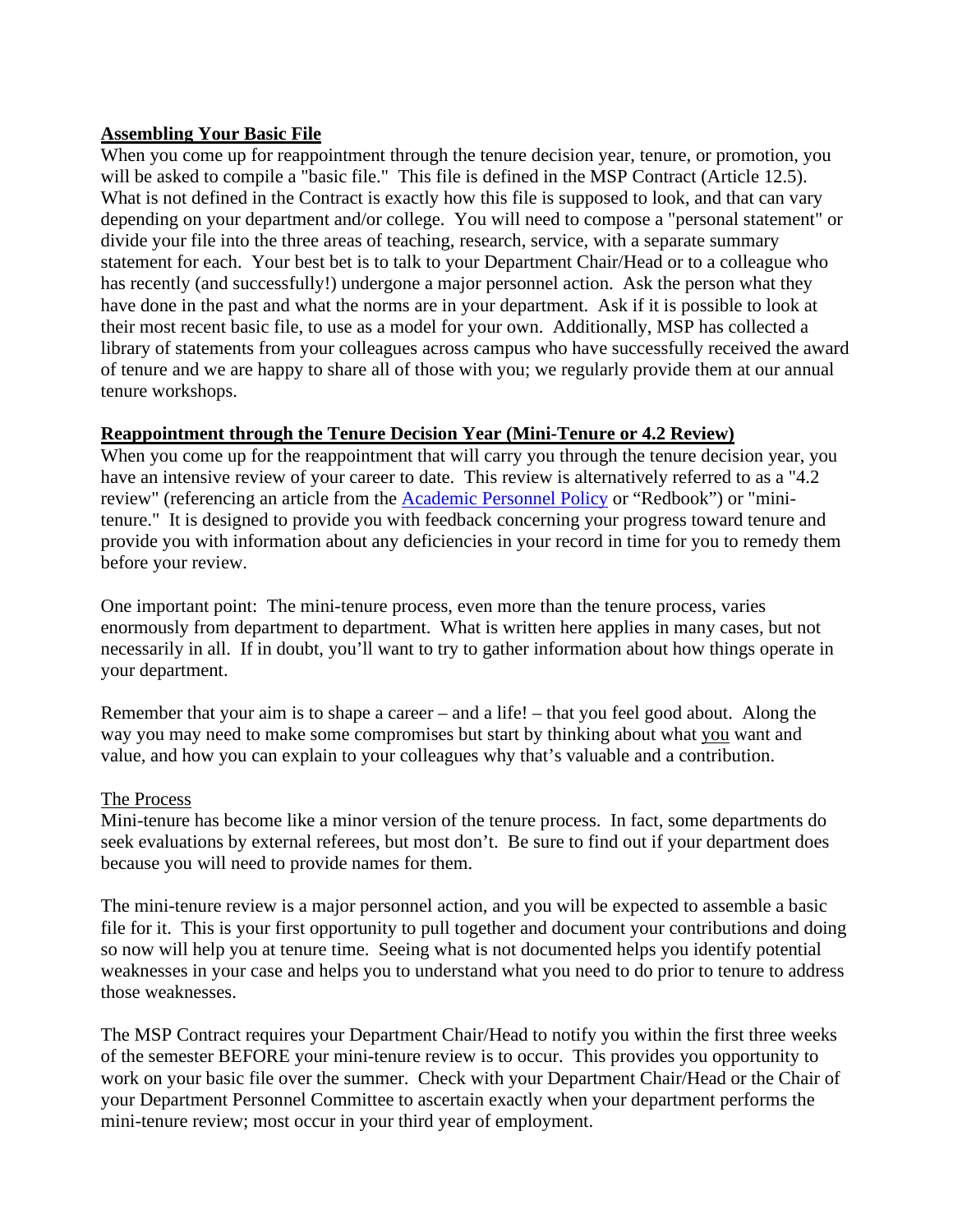Once you have submitted your basic file, you might think things are out of your hands, but you would be wrong. You need to monitor your case closely as it goes through the various levels of review, and to respond quickly if inaccuracies enter the record at any level, or if a negative recommendation is made. If either situation occurs, you may want to add a response to your file. All major personnel actions are done through [APWS](https://www.umass.edu/provost/resources/all-resources/academic-personnel/academic-personnel-workflow-system-apws) on this campus. APWS is an online workflow system where major personnel action documents are uploaded and reviewed at each level moving through the process in an online fashion. The system allows a candidate to choose whether they want to craft a response to a recommendation letter. If the candidate does, the process will be put on hold for a period of 5 days to allow for that letter to be uploaded and ready for the next level of review to consider. You may request an extension to that timeline or upload your response sooner than the 5 days which will start your filing moving again.

Do not write the first thing that comes to mind and fire it off; it is hard to be your own best advocate. Ask a trusted colleague for help or come to MSP and we will help you formulate your statement, with particular attention to tone.

#### Three Important Rules

The most important rule of mini-tenure, or tenure, is to take the process seriously, to make every effort to make it easy for your colleagues to understand your record and contributions, and to **fully document everything.** (That's true for your annual faculty reports as well.) In practice most people understand this.

The second most important rule of mini-tenure, and the rule that is most often forgotten or misunderstood, is **do not over-promise**. Do not put into writing a commitment that prior to tenure you absolutely, positively, without-a-doubt will publish this, that, and the other thing, or that you will improve your teaching of large lecture classes, or anything else of the kind. Usually, it is precisely the candidate who is aware of having a potential weakness of some sort (say, that you have not yet published enough) who feels compelled to promise that, if renewed, they will publish up a storm prior to tenure. The promises you make today can and will be used against you at tenure time. If you write that before tenure you plan to publish one book and complete the manuscript for another and also publish three articles in top refereed journals, you are setting yourself up for failure and inviting someone at tenure time to say "Well, yes, she did publish a book and two articles in top journals, but she is not close to completing the other manuscript" -- when in fact no one could possibly do all that before tenure.

The third most important rule of mini-tenure, and a rule that also gets misunderstood, is **read your mini-tenure review letters carefully, looking for any indications of reservations.** Here's the sad truth: Personnel committees, and department chairs/heads, and often deans, can be reluctant to write anything critical. Partly they are uncomfortable providing criticism, but mostly they don't want to write anything that could hurt you. The committee may have spent an hour or two talking about the fact that although you have plenty of publications, almost none of them are in refereed journals, and they just don't know whether they could tenure someone with that kind of record. After agonizing about this, the committee may then write a letter 95 percent of which is glowing, with just one sentence that hints at a reservation, "The committee does, however, encourage Professor X to consider making it a higher priority to publish in refereed journals." Probably the committee will also agree that someone should talk to you and tell you in strong terms that you have a problem, which the committee didn't want to put in writing. But then in practice, half the time the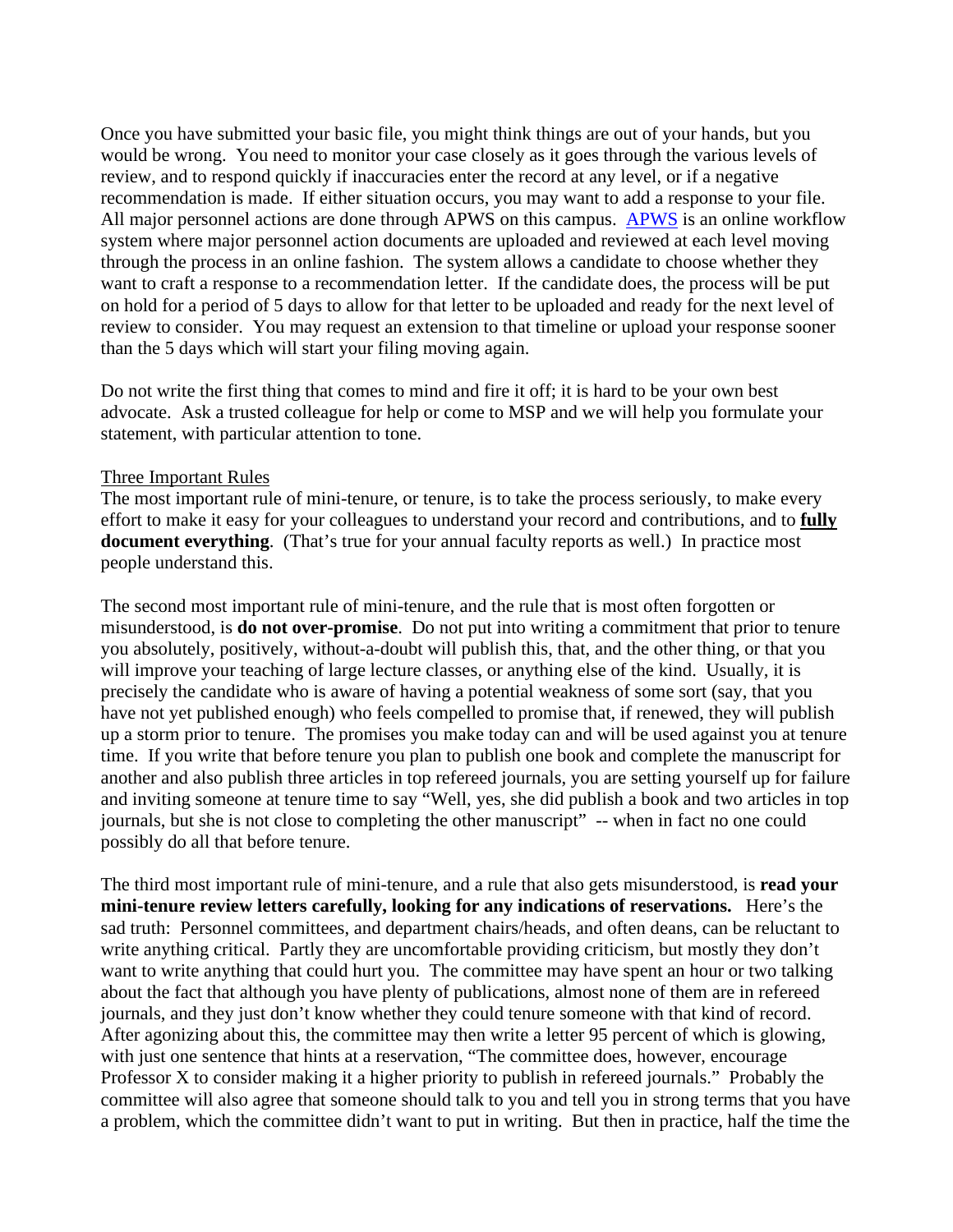person who talks to you, who often will be a person who is firmly on your side, will put the point in such mild terms that you may not be aware how significant a problem this issue might be. It is therefore critical that you read your letter carefully, looking for anything that seems like it might be a criticism, and follow-up by asking colleagues about it, and what they think you need to do to address this concern. If in doubt, bring your letter to a trusted colleague, in your own department or another department, or to the MSP office, and get someone else's help in evaluating the letter. Even if you disagree with the criticism, be sure you are aware of it, be sure you think about how to prepare for it coming up again, be sure you see if there are steps you can take to eliminate this concern in the future.

## After the Review

When you have successfully completed the mini-tenure review, do make sure to take any suggestions made during it. Mini-tenure is a time to look forward. What aspect of your record is most problematic? What actions are there you can take that would strengthen that? If there is a problem with your teaching, can you go work with the [Center for Teaching & Learning.](https://www.umass.edu/ctl/) If you don't have much service, is there some kind of service activity you wouldn't mind doing and which your department would count as significant? This is your chance to round out your profile so it will meet departmental, college, and University norms for tenure. If it seems unlikely that you will be able to meet expectations, consider extending the tenure clock to give yourself the best possible chance to do so. MSP can assist with requests of this nature so please consult with us.

Another thing you should be thinking about are external referees. If you had to name some, do you know who they would be? If not, are there steps you could take to help you identify potential referees? For example, could you send these people one or another piece of your work and see if they write back with comments or reactions? One suggestion is to Google yourself, and see what scholars assign your work in their courses or cite you favorably. Those are people you might be able to suggest as referees for your tenure case.

Finally, remember that "the union" is here to help you. "The union" means office staff and leaders, but much more than that it means your colleagues, from your own department and from elsewhere. Solidarity means helping you to understand the process, giving you someone with whom you can discuss the issues, and letting you benefit from collective wisdom. It may mean showing you the tenure statements that others have written (and asking you if you'd be willing to share your statement with those who come after you), or putting you in touch with people who have recently been through the process, or sitting you down with someone who has served many terms on the college personnel committee. We want to help everyone to do the best possible work, to make the best possible case for themselves, and to feel supported and valued by others. That's what a union is all about.

## **Tenure**

Let's start before your tenure decision year (TDY) in this section. If you feel you are not ready to undergo the tenure review, you may be able to postpone the decision – but only if you make arrangements prior to the beginning of your TDY. The [Redbook](https://umassmsp.org/files/_Academic%20Personnel%20Policy,%20UMASS%20A,B_1.pdf) gives examples of acceptable reasons for altering the timing of the review: up to three years for an equivalent amount of administrative service by agreement at the time the service is undertaken, leave without pay unless otherwise stipulated when the leave is approved, and temporary service at less than two-thirds time with the approval of the Dean and Department Head. There are also other circumstances that may allow for postponement such as prior credit toward tenure, illness, family medical/caregiving needs,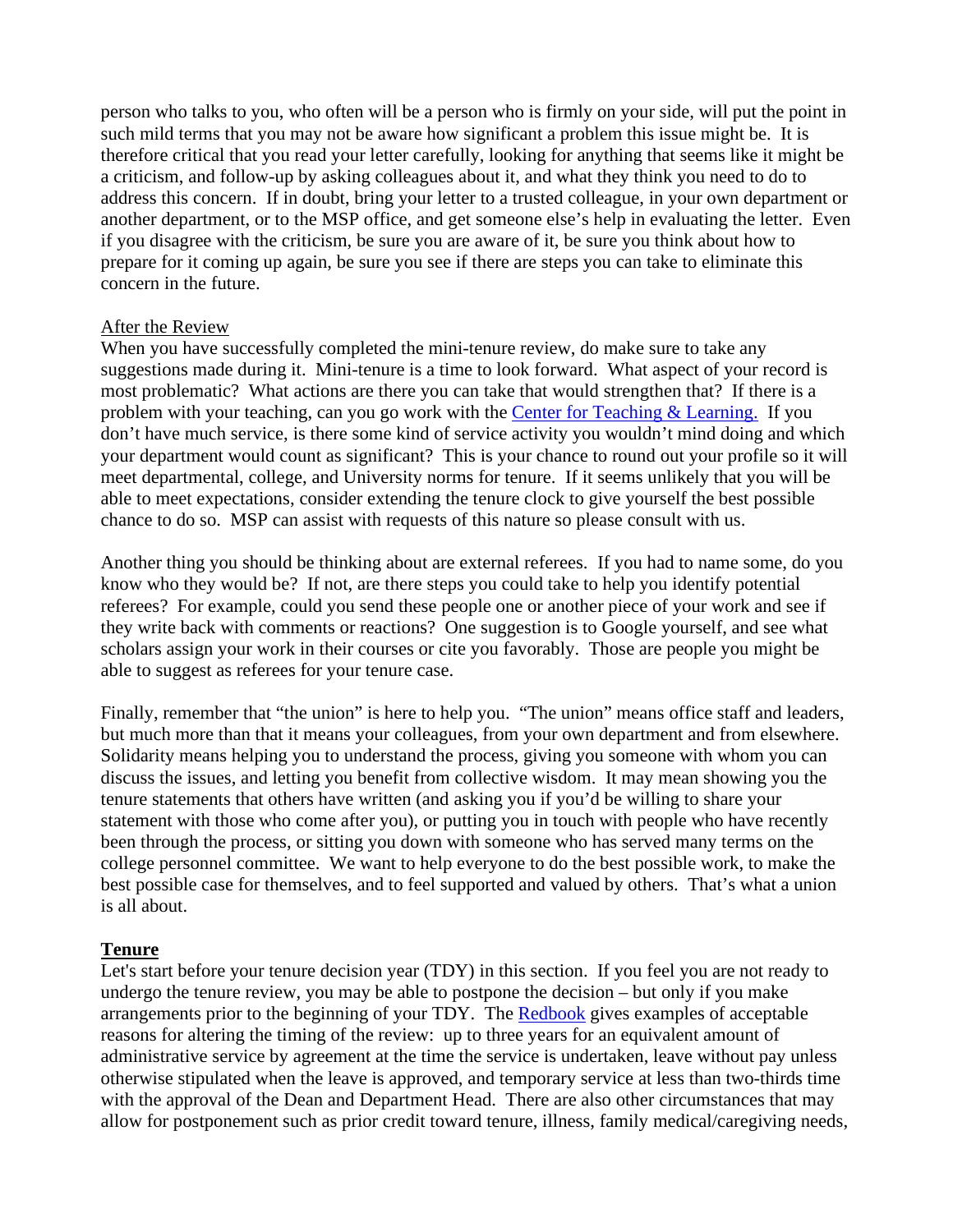COVID-19 disruptions, and other issues that have impacted one's ability to successfully fulfill the probationary period for tenure. All these cases need to be presented to the administration for consideration, as early as possible prior to the TDY. The MSP can be helpful in advising faculty members about such requests and all assistance remains confidential.

For new parents, a one-year extension is a contractual right. A faculty member (female or male) who becomes a biological or adoptive parent will have their TDY delayed for one year upon written notification of the birth or adoption by the faculty member to the department chair. The faculty member may have the tenure decision year restored to its original date if their wishes by providing written notification to the department chair no later than three months prior to the start of the original tenure decision year. You may ask for further extensions for later births or adoptions but allowance is discretionary.

Tenure is virtually identical in process to the mini-tenure review (see above), but it is even more rigorous and in all cases requires outside letters of reference. Tenure cases begin in the fall semester, with notice going to candidates within the first three weeks of the semester BEFORE the academic year in which they will be reviewed for tenure.

Ask a recent (successful) tenure candidate in your department if you can see their basic file -- you can use it as a pattern for style and content, and make it easy for both your department and college personnel committees to follow. You should include all the information listed in Article 12.5 of the [MSP Contract.](https://umassmsp.org/site/assets/files/1029/final_final_17-20_msp_collective_bargaining_agreement_10_05_2018.pdf) You should also include pertinent back-up documentation for the activities listed in your CV and AFRs, such as letters of commendation for a presentation, analysis of your SRTI scores over the years, etc. You will need to write a personal statement – either an overarching one covering all three areas as a unified whole or an individual preface for each area. MSP keeps on file a collection of sample statements from faculty members who have recently gone through the process. (You should have received an invitation to access a ONEDRIVE folder with these statements in it at the workshop you attended. If not, please feel free to ask **MSP** to provide you with such access.) We have samples from every college on campus and likely even from your department. You also need to be sure your publications or other scholarly works accompany your file when you submit it. And you need to prepare a list of outside referees that has a number of renowned scholars in your field, preferably individuals not close to you or your research, with a short paragraph for each, outlining who they are and why they are suitable as a referee in your case.

A note about deadlines: You must have materials ready for your external referees by May 1<sup>st</sup> of the academic year before your review is scheduled to take place. This means having your updated CV, personal statement, and research pieces ready for that deadline. Given the external referee deadline, be sure to sit down with your department chair in advance to come up with the list of referees. The rest of your basic file won't be due until September of your review year.

MSP has often received questions about how letters writers are chosen and whether or not the candidate is allowed to know who wrote for them. The normal practice is for the chair and candidate to sit down to look over the lists of names generated by both the candidate and the chair (sometimes the chair enlists the help of the PC in coming up with names of people to ask). The final selections must include, but are not limited to those that the faculty member suggests. The contract does provide the right for the candidate to receive copies of 1) the solicitation letter that will go out to potential referees and 2) the list of proposed referees being asked to write on your behalf. This right is provided so that you, the candidate, are given an opportunity to comment on